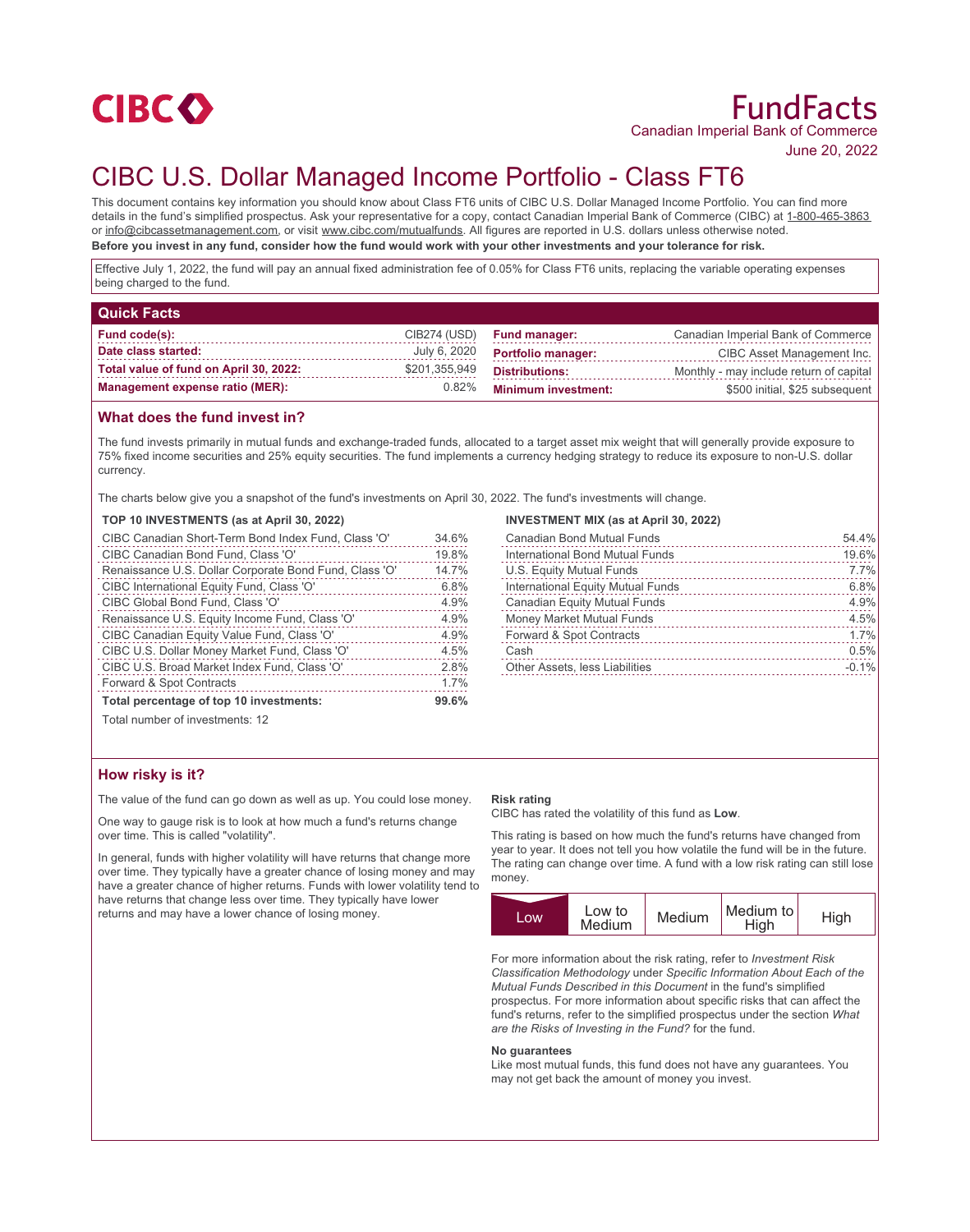## **How has the fund performed?**

This section tells you how Class FT6 units of the fund have performed over the past year. Returns are after expenses have been deducted. These expenses reduce the fund's returns.

#### **YEAR-BY-YEAR RETURNS**

This chart shows how Class FT6 units of the fund performed in the past calendar year. The range of returns and change from year to year can help you assess how risky the fund has been in the past. It does not tell you how the fund will perform in the future.

| 20%                          |      |
|------------------------------|------|
| 15%                          |      |
| 10%                          |      |
| 5%                           | 1.7  |
| $0\%$                        |      |
|                              |      |
|                              |      |
|                              |      |
| $-5\%$<br>$-10\%$<br>$-15\%$ | 2021 |

#### **BEST AND WORST 3-MONTH RETURNS**

This table shows the best and worst returns for Class FT6 units of the fund in a 3-month period over the past calendar year. The best and worst 3-month returns could be higher or lower in the future. Consider how much of a loss you could afford to take in a short period of time.

|                    | Return 3 months ending     | If you invested \$1,000 at the beginning of the period |
|--------------------|----------------------------|--------------------------------------------------------|
| <b>Best return</b> | 1.9%   May 31, 2021        | Your investment would rise to \$1,019                  |
| Worst return       | $-1.1\%$ November 30, 2021 | Your investment would drop to \$989                    |

#### **AVERAGE RETURN**

The annual compounded return of Class FT6 units of the fund since July 6, 2020 was -0.8%. If you had invested \$1,000 in the fund on July 6, 2020, your investment would be worth \$986 as at April 30, 2022.

| Who is this fund for?                                                                                                                                                                                                                                | A word about tax                                                                                                                                                                                                                                                                                     |
|------------------------------------------------------------------------------------------------------------------------------------------------------------------------------------------------------------------------------------------------------|------------------------------------------------------------------------------------------------------------------------------------------------------------------------------------------------------------------------------------------------------------------------------------------------------|
| Investors who:<br>• are seeking diversification by having some exposure to the U.S. dollar;<br>• are seeking a high level of regular income with a secondary focus on<br>modest capital growth; and<br>• are investing for the short to medium term. | In general, you will have to pay income tax on any money you make on a<br>fund. How much you pay depends on the tax laws where you live and<br>whether or not you hold the fund in a registered plan such as a<br>Registered Retirement Savings Plan (RRSP) or a Tax-Free Savings<br>Account (TFSA). |
| You must use U.S. dollars to buy this fund.                                                                                                                                                                                                          | Keep in mind that if you hold your fund in a non-registered plan, fund<br>distributions are included in your taxable income, whether you receive<br>them in cash or have them reinvested.                                                                                                            |

## **How much does it cost?**

The following tables show the fees and expenses you could pay to buy, own, and sell Class FT6 units of the fund. The fees and expenses - including any commissions - can vary among classes of a fund and among funds. Higher commissions can influence representatives to recommend one investment over another. Ask about other funds and investments that may be suitable for you at a lower cost.

### **1. SALES CHARGES**

There are no sales charges payable when you buy, switch, or sell Class FT6 units of the fund.